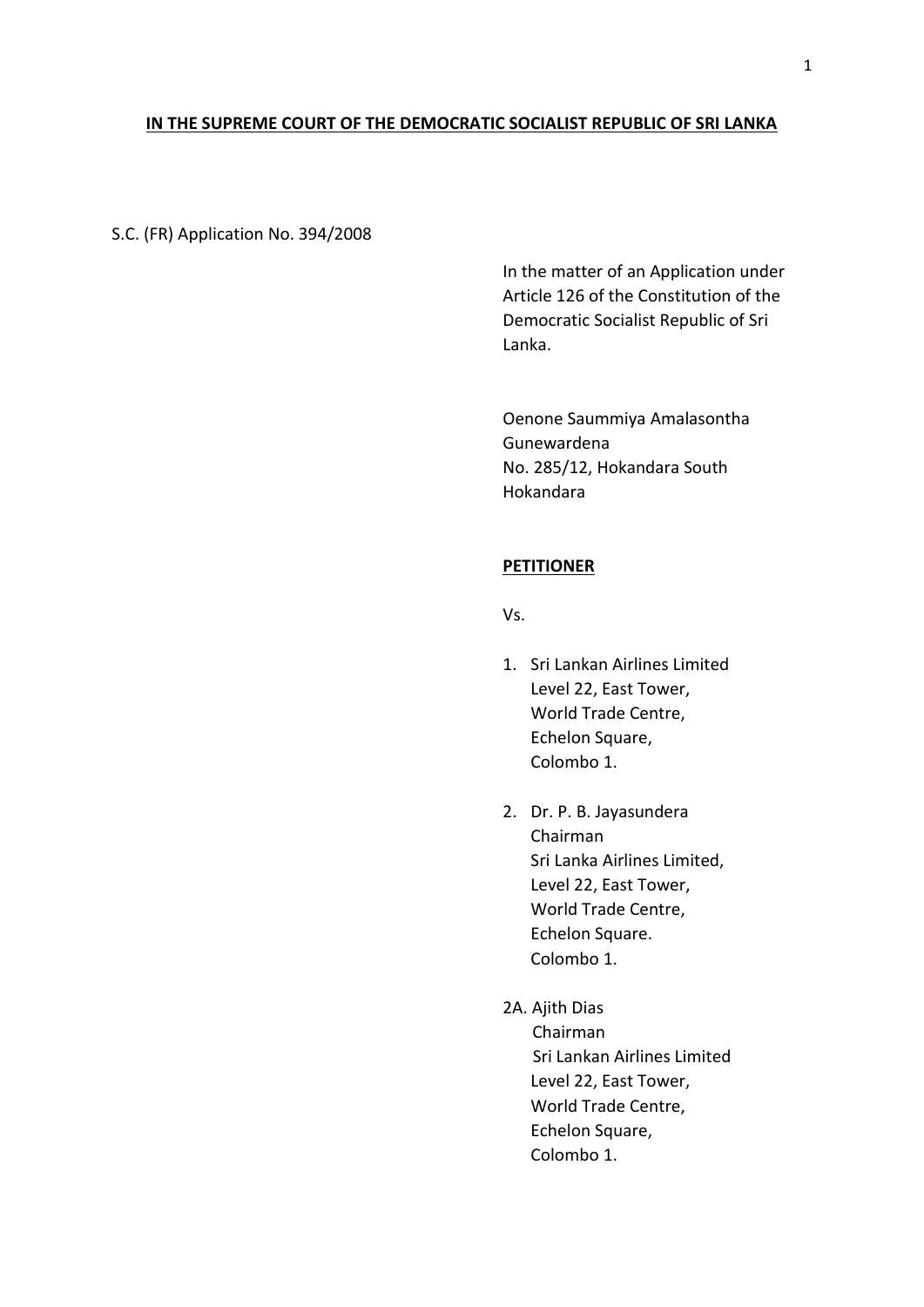- 3. Manoj Gunewardena Chief Executive Officer, Sri Lankan Airlines Limited, Level 22, East Tower, World Trade Centre, Echelon Square. Colombo 1.
- 3A. Rakhitha Jayawardena Chief Executive Officer, Sri Lankan Airlines Limited Level 22, East Tower, World Trade Centre, Echelon Square, Colombo 1.
- 4. Capt/ Milinda Ratnayake Sri Lankan Airlines Limited Level 22, East Tower, World Trade Centre, Echelon Square, Colombo 1.
- 5. Hon. Attorney General Attorney General's Department, Colombo 1.

## **RESPONDENTS**

**BEFORE:** B. P. Aluwihare P.C., J. Sisira J. de Abrew J. & Anil Gooneratne J.

**COUNSEL:** M. A. Sumanthiran with Ermizo Tegal Instructed by S. Sunderalingam and Balendra For the Petitioner

> Romesh de Silva P.C., with Sugath Caldera For the 1st and 3rd Respondents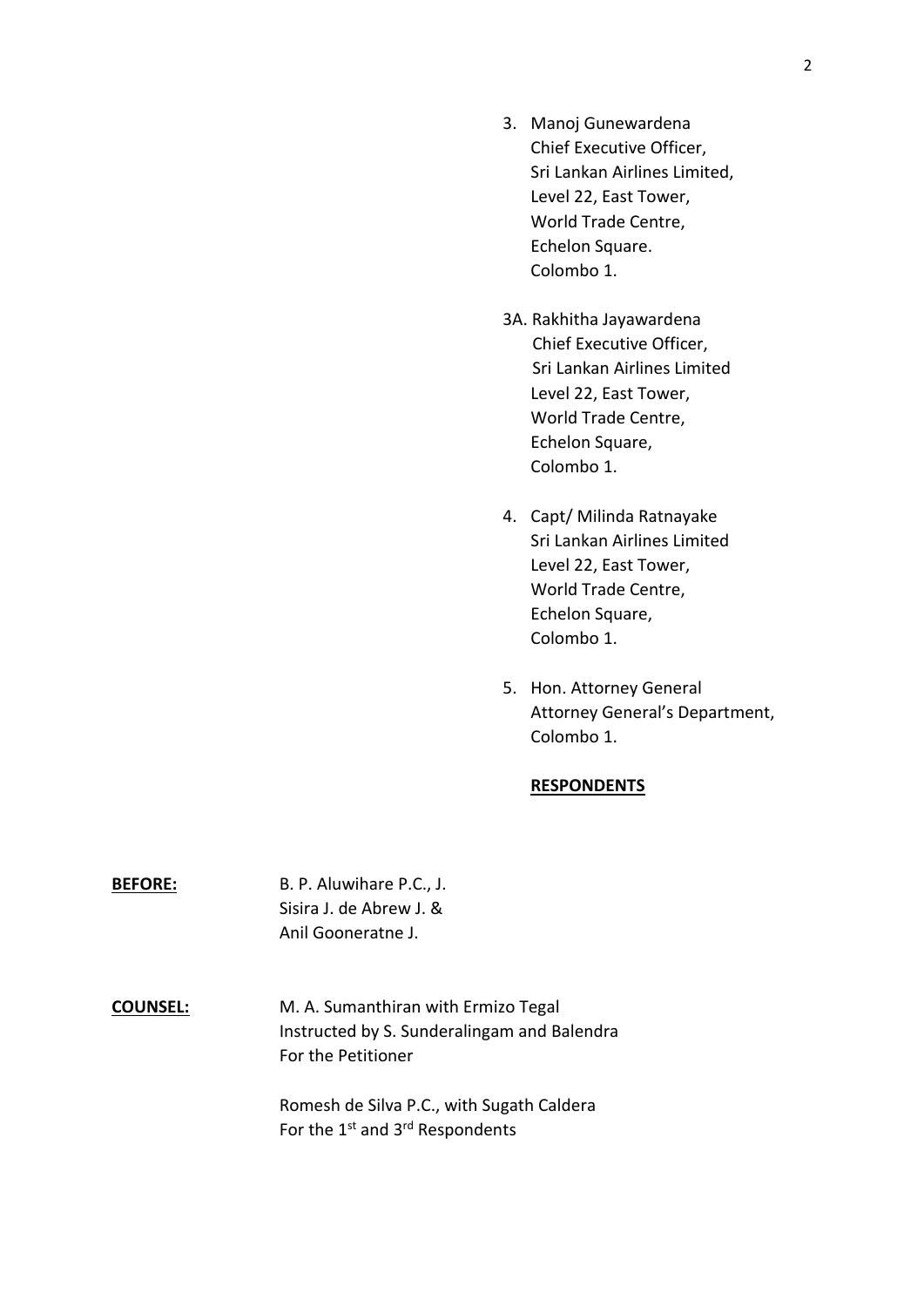Anura Meddegoda with T. Nanayakkara Instructed by Varners for the 2<sup>nd</sup> Respondent

Palitha Kumarasinghe P.C., with Chinthaka Mendis For the 4<sup>th</sup> Respondent

Indika Demuni de Silva P.C., A.S.G. for the 5th Respondent

#### **WRITTEN SUBMISSIONS TENDERED ON:**

- 11.03.2009 By the Petitioner 07.05.2009 – By the  $2^{nd}$  Respondent 11.05.2009 – By the  $1^{st}$  &  $3^{rd}$  Respondents
- **ARGUED ON:** 14.12.2016
- **DECIDED ON:** 15.02.2017

## **GOONERATNE J.**

The Petitioner by her petition to this court states she is one of the pioneers of the 1<sup>st</sup> Respondent Company (Sri Lankan Airlines Limited) and inter alia states that the Petitioner was promoted to the management level in 1984 and Senior Manager Level in 1992. Petition filed of record gives details and positions held by the Petitioner during her tenue of office. It is also pleaded that at one point of time Petitioner was the largest shareholder of the 1<sup>st</sup> Respondent Company from among its employees. Petitioner describes, in her petition several wrongs caused to her by her superiors and to certain discriminatory acts.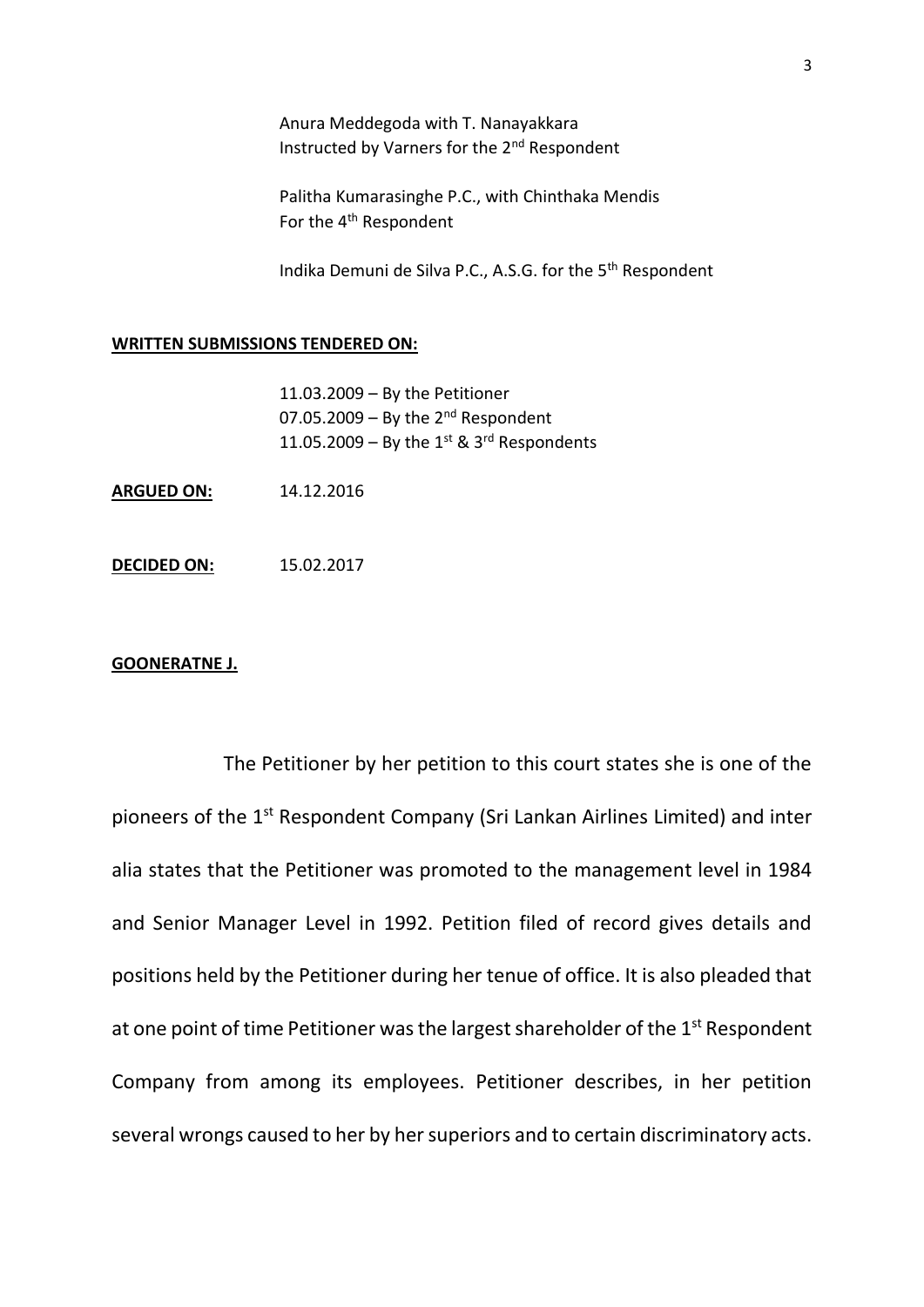Her main complaint is her non selection to the post of Head of Service Delivery for which she applied and faced an interview before an interview panel, and the selection of the 4<sup>th</sup> Respondent to the said post.

On a perusal of the entire petition, I find that very many paragraphs in same refer to mismanagement and lapses of the 4<sup>th</sup> Respondent, and further complains that the interview was not properly held and that the 4<sup>th</sup> Respondent is not a fit and proper person to be appointed as Head of Service Delivery. Qualifications required for the said post are contained in paragraph 24 of the petition. In paragraph 27 it is pleaded that format of the interview as communicated by the Human Resources Division was a 20 minute presentation followed by an interview. Special reference is made for a separate interview before the Chairman of the 1<sup>st</sup> Respondent for all candidates in the afternoon of the day of the interview. Presentation and interview would be for one hour as intimated by the Human Resources Division. The interview with the Chairman ( $2<sup>nd</sup>$  Respondent) was to be half an hour duration.

Petitioner complains that upon entering the room where the interview was held the  $2^{nd}$  Respondent had informed her that both the presentation and interview would have to be completed within 20 minutes. As a result of this sudden and unexpected change, the Petitioner was forced to skip certain slides in her presentation which was prepared for a 20 minutes time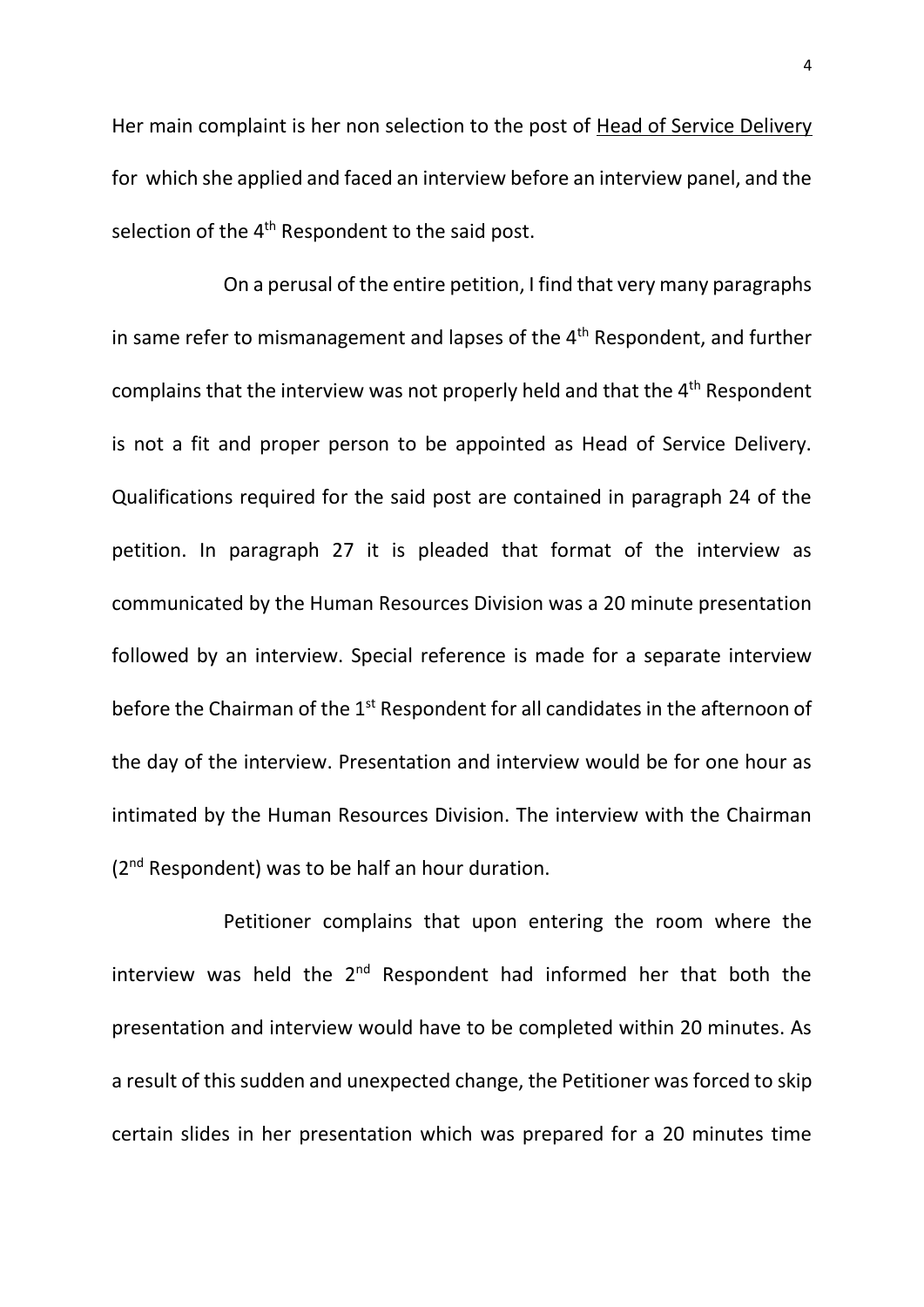allocation. Petitioner further complains that during the interview no questions had been asked by the 3<sup>rd</sup> Respondent or the Chief Financial Officer (as pleaded). The 2<sup>nd</sup> Respondent asked only a few questions and one question put to her by the Head of Human Resources. It is also the position of the petitioner that the 2<sup>nd</sup> and 3<sup>rd</sup> Respondents showed complete disinterest and a desire to complete the interview hastily. The other allegation was that the  $2^{nd}$  and  $3^{rd}$  Respondents had already decided that the Petitioner would not be appointed even prior to the commencement of the interview. A copy of the extract of the Annual Report for 2008 (P18) is produced and it is pleaded that the Chief Executive Officer and the Management Team had been already appointed, though the Management Agreement with Emirates expired on 30<sup>th</sup> March 2008.

The learned counsel for the Petitioner argued that the interview process was flawed. He referred to document R13 (appraisal of interview) and more particularly to documents 13(a) and 13(b) which are unsigned documents. His position as regards 13(c) was that subjective grades are given and the entirety was subjective. The learned counsel also invited court to documents P13A to P13C which demonstrate unprofessional conduct of the 4<sup>th</sup> Respondent. It was his position that his client had been discriminated and the interview had not been held properly for the reasons stated above.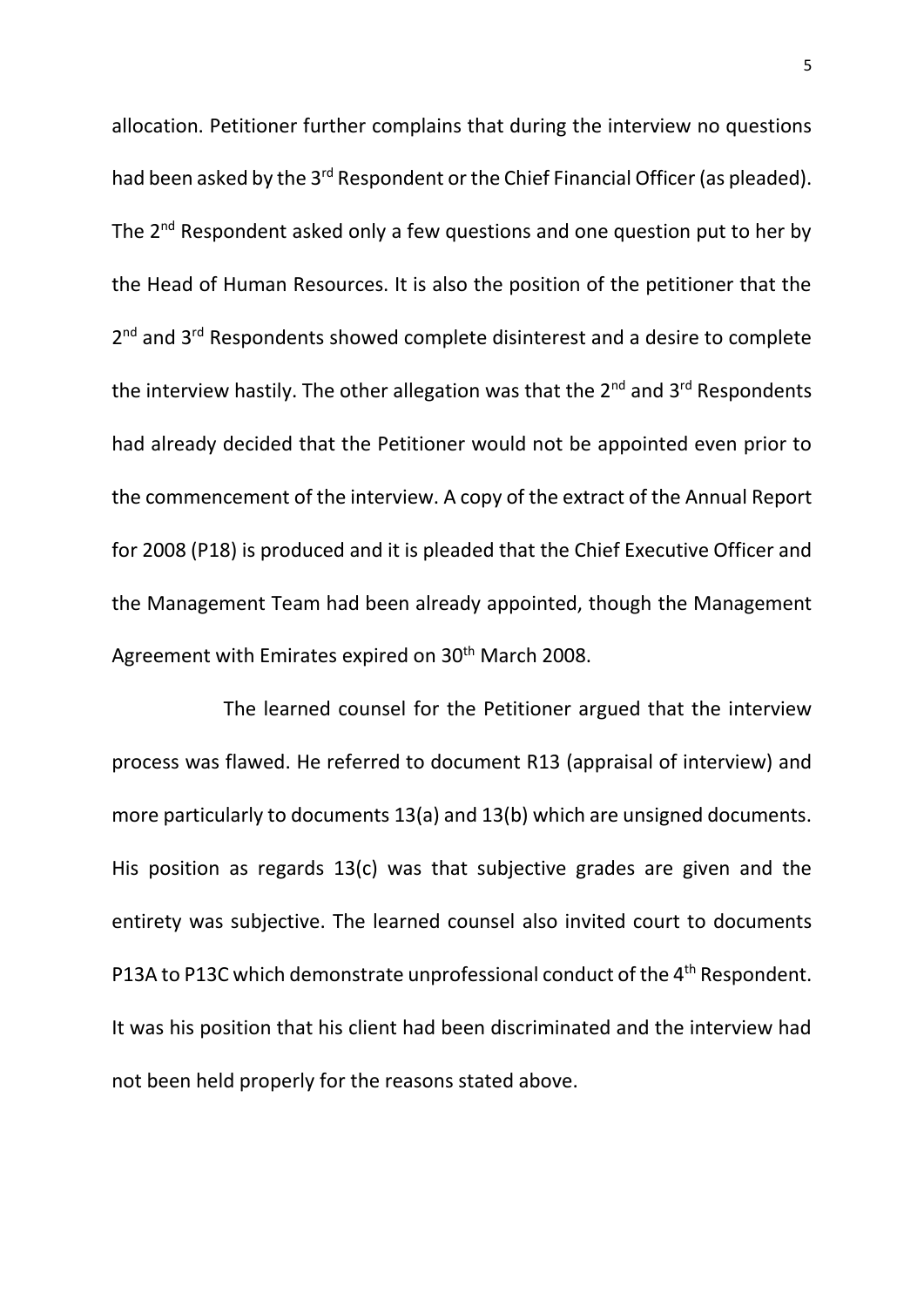The learned President's Counsel for  $1<sup>st</sup>$  and  $3<sup>rd</sup>$  Respondents raised a question of time bar and inter alia submitted that all necessary parties are not before court, as only three members of the panel are made parties. Interview held on 04.08.2008 and the petition is dated 03.10.2008. It was further submitted by learned President's Counsel that appointment of the 4<sup>th</sup> Respondent is not a violation contemplated by law. In any event he submitted there is no allegation of corruption, mala fides and fraud on the part of the interview panel. It was a unanimous decision of the interview panel to select the  $4<sup>th</sup>$  Respondent. He also submitted that the  $4<sup>th</sup>$  Respondent was serving in an acting capacity in the same post prior to being appointed in a permanent capacity. The Learned President's Counsel drew the attention of this court to documents R13(a) to R13(f) and R13(g). At the interview the  $2^{nd}$  and  $3^{rd}$ Respondents and the Head of Human Resources were requested to and did make in writing summary of their observations. The Chief Finance Officer and the Executive Directors were requested to give their appraisal which they did independently.

The Learned Counsel for the  $2<sup>nd</sup>$  Respondent whilst associating himself with the submissions of learned President's Counsel informed court that the  $2^{nd}$  Respondent held the post of Chairman in the  $1^{st}$  Respondent Company for a period of six months and submitted that the  $1<sup>st</sup>$  Respondent followed and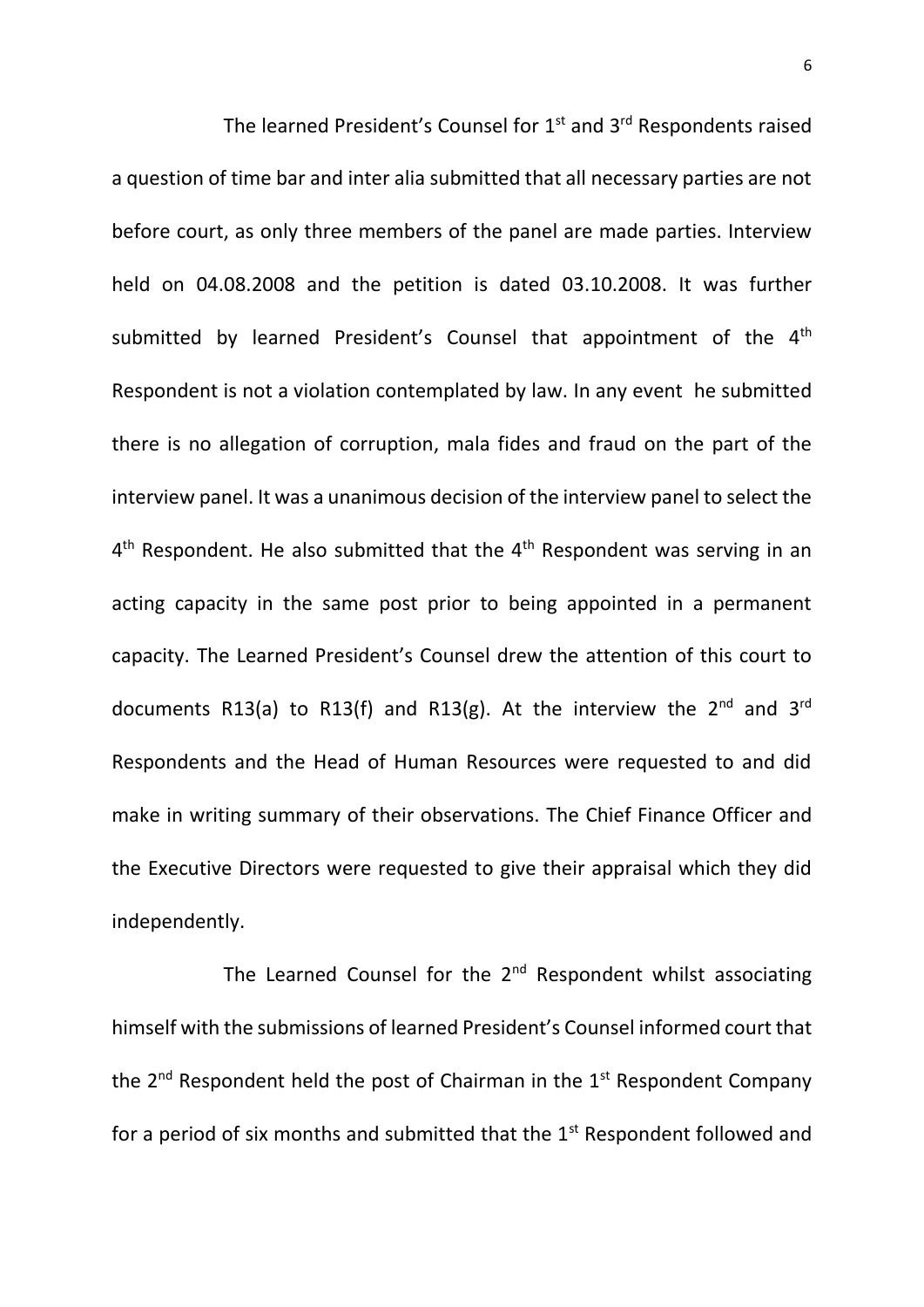adopted the accepted criteria for selection and there was nothing unfair in the selection process. The learned President's Counsel for the 4<sup>th</sup> Respondent also associated himself with the submissions of all other counsel for the Respondents and submitted that the 4<sup>th</sup> Respondent was a Pilot of Air Lanka and that a Pilot is a fit and competent person to hold the post in question and drew the attention of this court to all documents filed of record along with the affidavit of the  $4<sup>th</sup>$ Respondent.

The learned counsel for the Petitioner informed this court on or about 30.06.2011 that his client would only pursue the remedy as per paragraph (b) of the prayer to the petition which deals with a declaration in terms of Article 12 of the Constitution. This court as far back as 08.10.2008 granted Leave to Proceed for an alleged violation of Article 12(1) of the Constitution. Since then hearing of this case had been postponed for various reasons and on applications of parties on either side. The Petitioner seeks to blame the interview panel and at the same time argue that the  $4<sup>th</sup>$  Respondent who was the successful candidate is not a fit and proper person to be appointed to the post in question.

The Supreme Court is vested with wide powers to grant relief or make such decision or give directions as it may deem just and equitable in the circumstances. But the matter of relief is in the discretion of the court. The relief granted must be in accordance with law, principles of equity, justice and the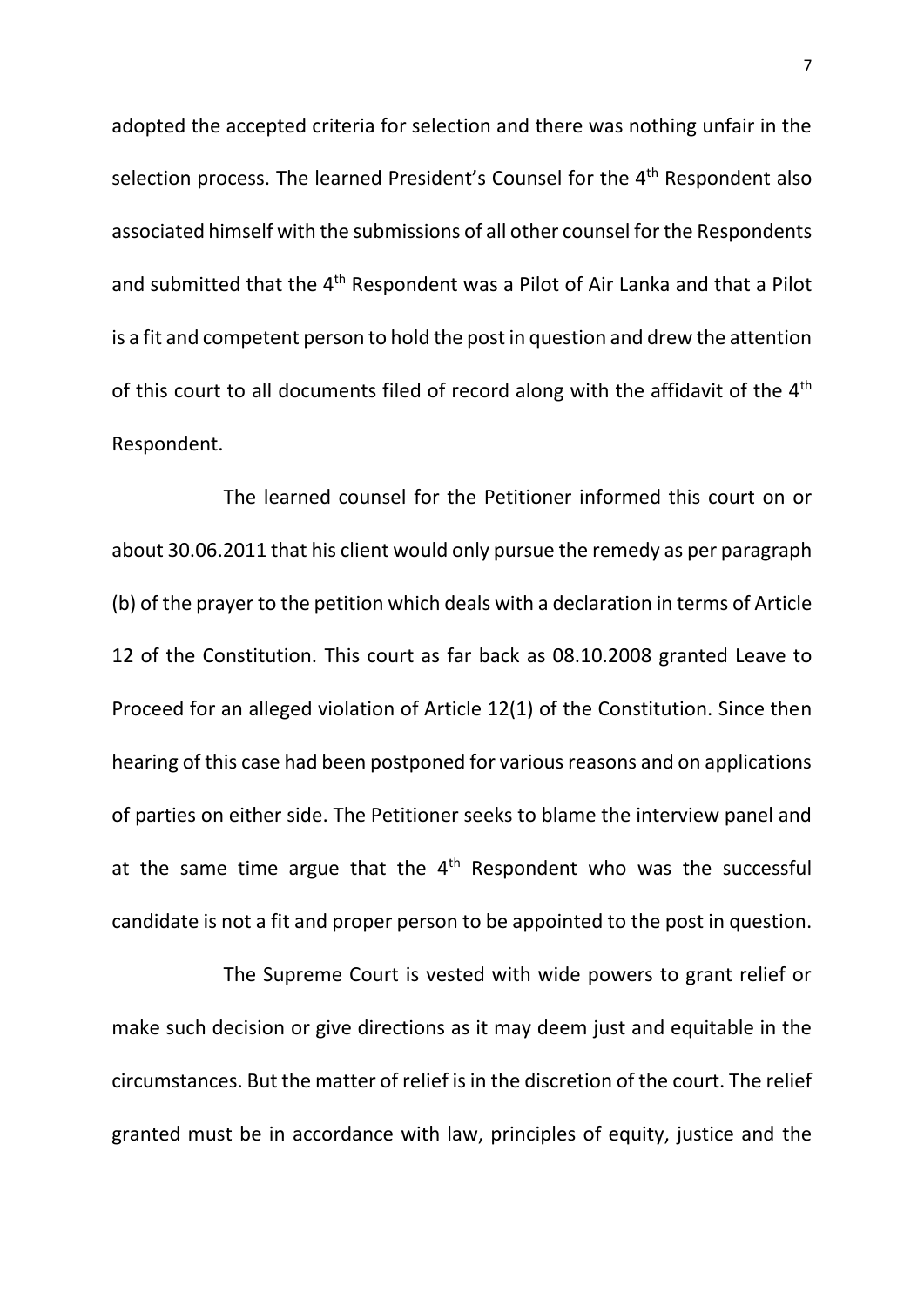jurisdiction of the Supreme Court entitles the court to subject the exercise of legal rights to equitable consideration, that is, of a personal character arising between one individual an another which makes it unjust or inequitable, to insist on legal rights to exercise them in a particular way: *Per Lord Wilberforce in Ibrahim Vs. Westbourne Galleries Ltd. (1972) 2 AER 4490 at 500*. However equal protection of the law would not mean that any violation by the executive and or Administrative action fall within the equality provisions under Article 12 of the Constitution. As such the question of non-selection of the Petitioner and the allegation levelled against the interview panel should be correctly and properly established. This is the main point to be considered.

If an allegation is made against the interview panel all the members should have been made parties. It is unfortunate that all of them are not before court. Only three out of five are made parties. As such learned President's Counsel who raised this point correctly directed the attention of this court to this aspect. Necessary parties are not before court. On one hand it would be unfair to fault the interview panel in the absence of some of them. (members of the panel).

Learned Counsel for the Petitioner urged before this court that upon the Petitioner entering the room in which the presentation and interviews were held, the 2<sup>nd</sup> Respondent informed the Petitioner that both the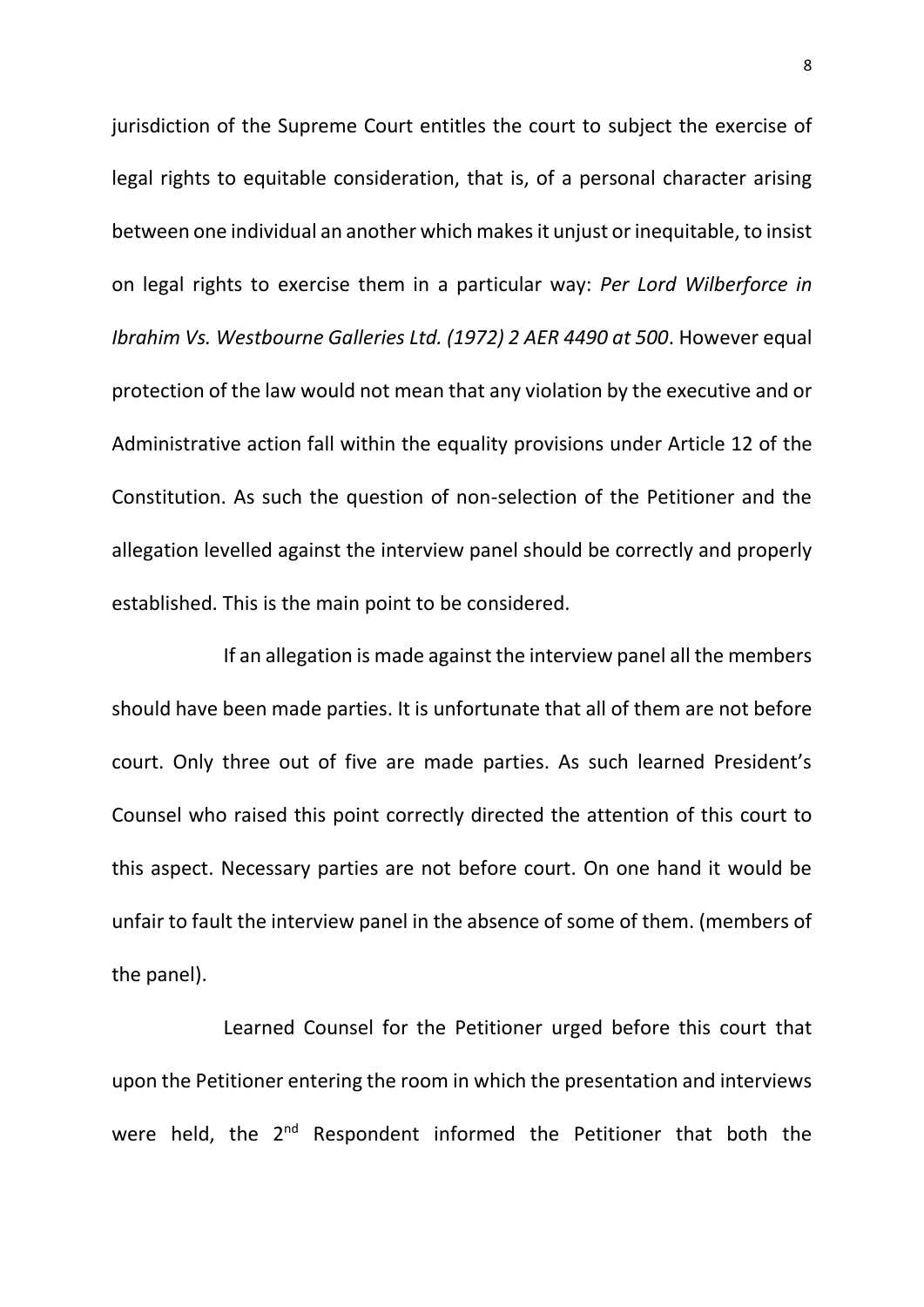presentation and interview had to be completed within 20 minutes. This was a sudden an unexpected change and the Petitioner was forced to skip certain slides in her presentation, which was prepared by her earlier.

The other complaint is that no questions were put to her by the 3rd Respondent or the Chief Financial Officer. 2<sup>nd</sup> Respondent asked only a few questions. One question was asked by the Head of Human Resources. Further the attitude of the  $2^{nd}$  and  $3^{rd}$  Respondents was one of complete disinterest and a desire to conclude the interview hastily. In reply to above it is the position of the 4<sup>th</sup> Respondent that he and all others were told that the presentation and interview would last only for 20 minutes. If that be so this court cannot fault the panel. This seems to be the yard stick applicable for all the candidates. Was there a total denial of the time limit or less time allocated to the Petitioner or were others given more time for their presentation and interview? If it was so Petitioner would have had a genuine grievance. This court cannot blame the interview panel on this aspect and consider this sort of change to be a violation of a right, notwithstanding prior intimation of longer time. No, doubt limiting of time could have affected all the candidates to a point. The  $4<sup>th</sup>$  Respondent managed to adapt to the time limit suggested by the interview panel but not the Petitioner in the manner she complains to this court. Further the 4<sup>th</sup> Respondent argues that it is part of the profession as a Manager to manage time and handle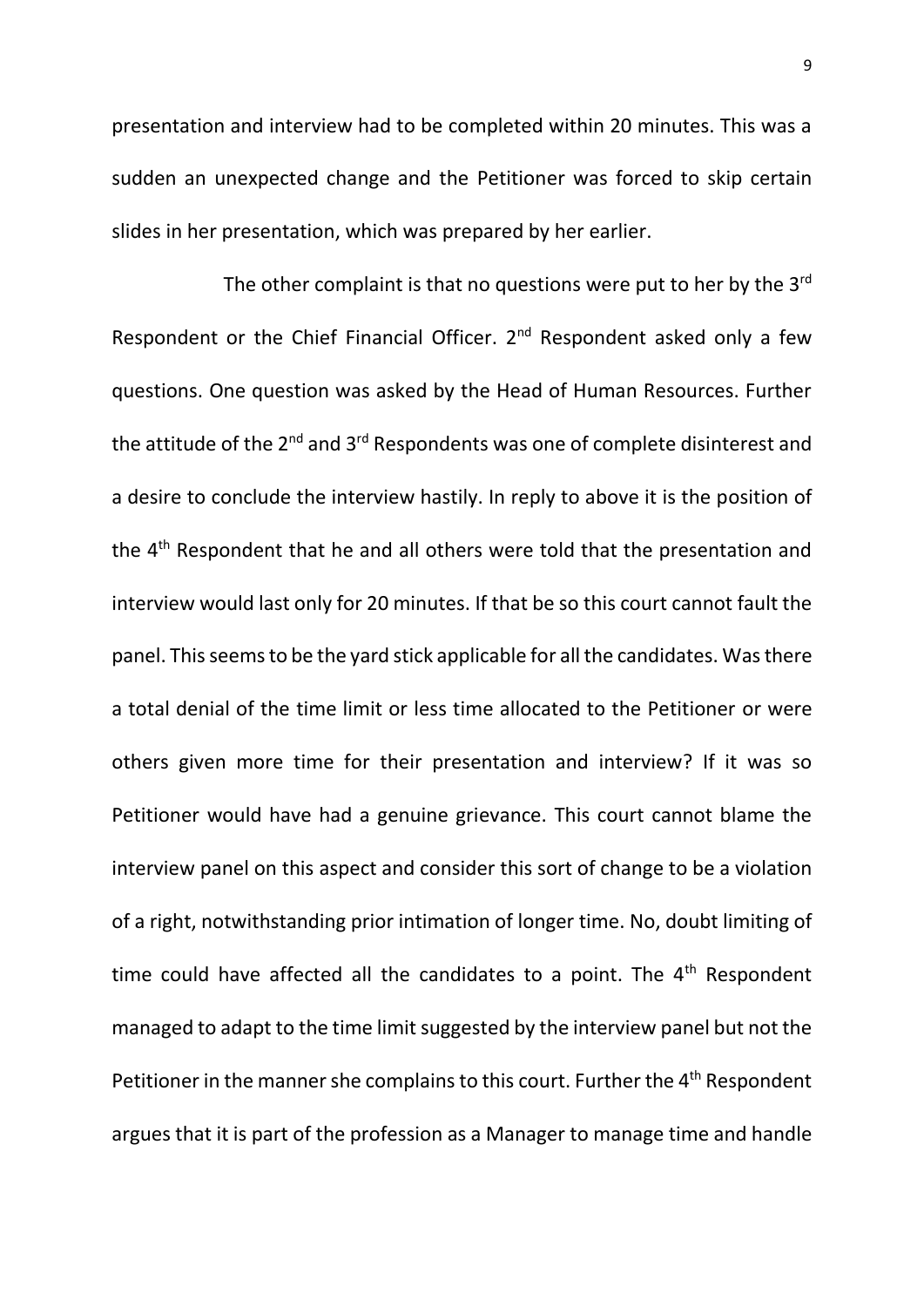a crisis situation. This seems to be an acceptable argument especially in the Airline field. I am unable to accept the views expressed by the Petitioner on this aspect.

The material made available to this court indicates that the five member panel followed and adopted a certain method to interview candidates. A careful analysis had been undertaken by three members of the panel and they had written down required notes. The other two gave their appraisals independently (paragraph 17 of the statement of objection of  $1^{st}$  &  $3^{rd}$ Respondents and it's corresponding affidavit).

I cannot fault the panel for doing so since it is a matter for the panel to adopt their own criteria. This court cannot expect the panel to ask certain number of questions to fathom the suitability of candidates.

The 4th Respondent was Acting Head of Service Delivery for a short period prior to being appointed as Head of Service Delivery. Both the Petitioner and the  $4<sup>th</sup>$  Respondent seems to have had a long standing career in the  $1<sup>st</sup>$ Respondent Company. The  $4<sup>th</sup>$  Respondent may have had the edge over the Petitioner since he was an experienced Pilot with long years of service. Nevertheless final selection would have to be based on a proper interview. I cannot conclude that the above matters influenced the interview panel. There is no material in regard to above for this court to arrive at such a conclusion i.e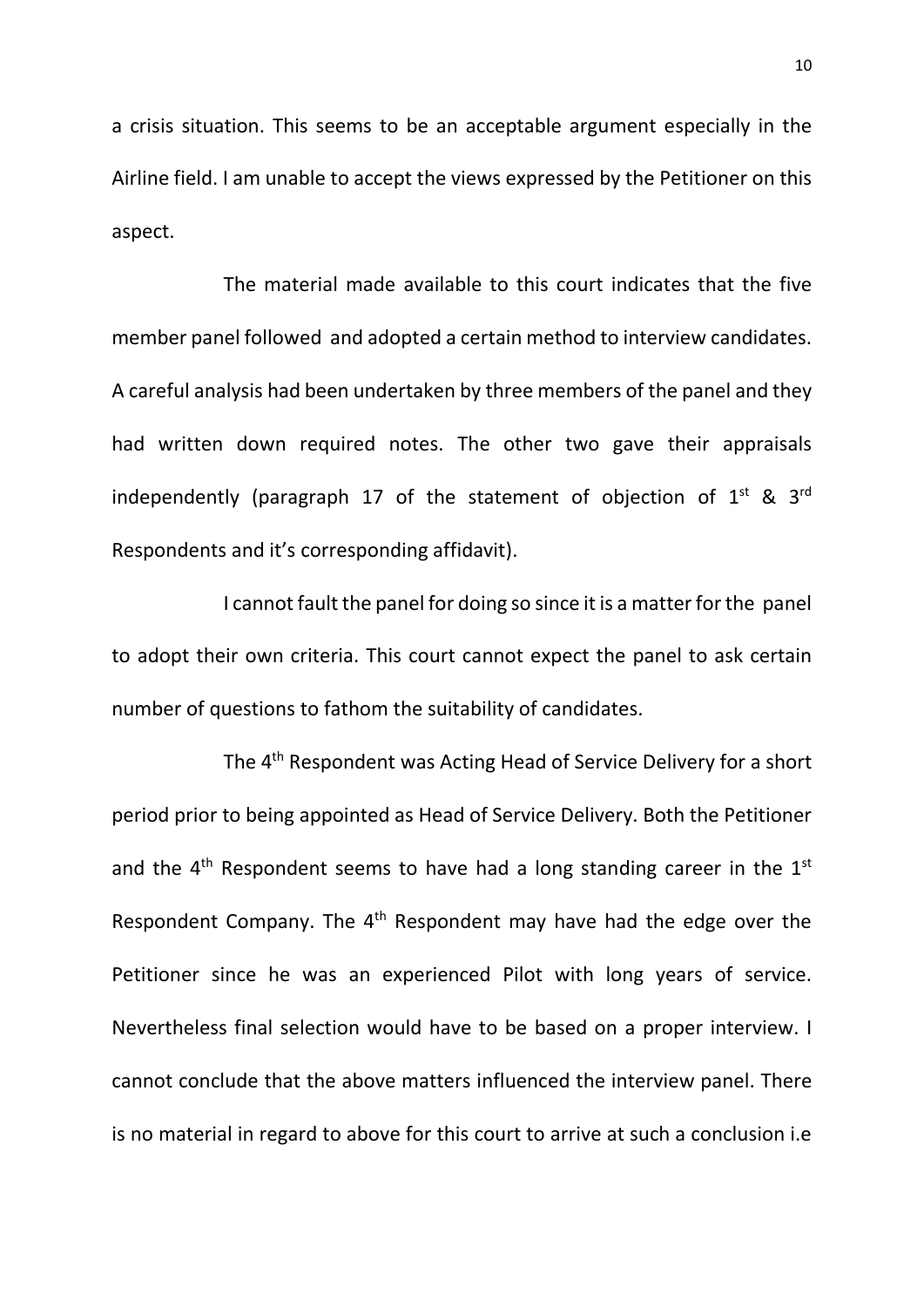improper interview. Mere allegations and comments that he or she is better experience or qualified are best left for the interview panel unless a serious flaw in the interview process, could be detected.

Documents R13(a) to R13(g) indicates a careful comprehensive analysis by the panel. Mere allegation of it being not signed cannot be a ground to reject same. Affidavits of Pradeep, Padmeshwari Dahanayake (Head of Human Resources 1<sup>st</sup> Respondent) who was in the interview panel and that of the 3<sup>rd</sup> Respondent explain the method adopted to allocate marks as in paragraphs 17 to 19 of the affidavit.

The bare assertions contained in the petition and affidavit would not suffice. Material projected by the Petitioner does not directly substantiate these allegations. In any event allegations must be established by the Petitioner to the satisfaction of court. Even a wrong decision bona fide made on a question of fact cannot constitute a breach of fundamental right of equality in the eyes of the law – Gunatilleke Vs. A.G and Sirimanna vs. A.G - S.C. Application No. 47/79 & 48/79 (Reported in Fundamental Rights decision of the Supreme Court Vol. I pg. 86). In the case in hand I do not think the interview panel came to a wrong decision.